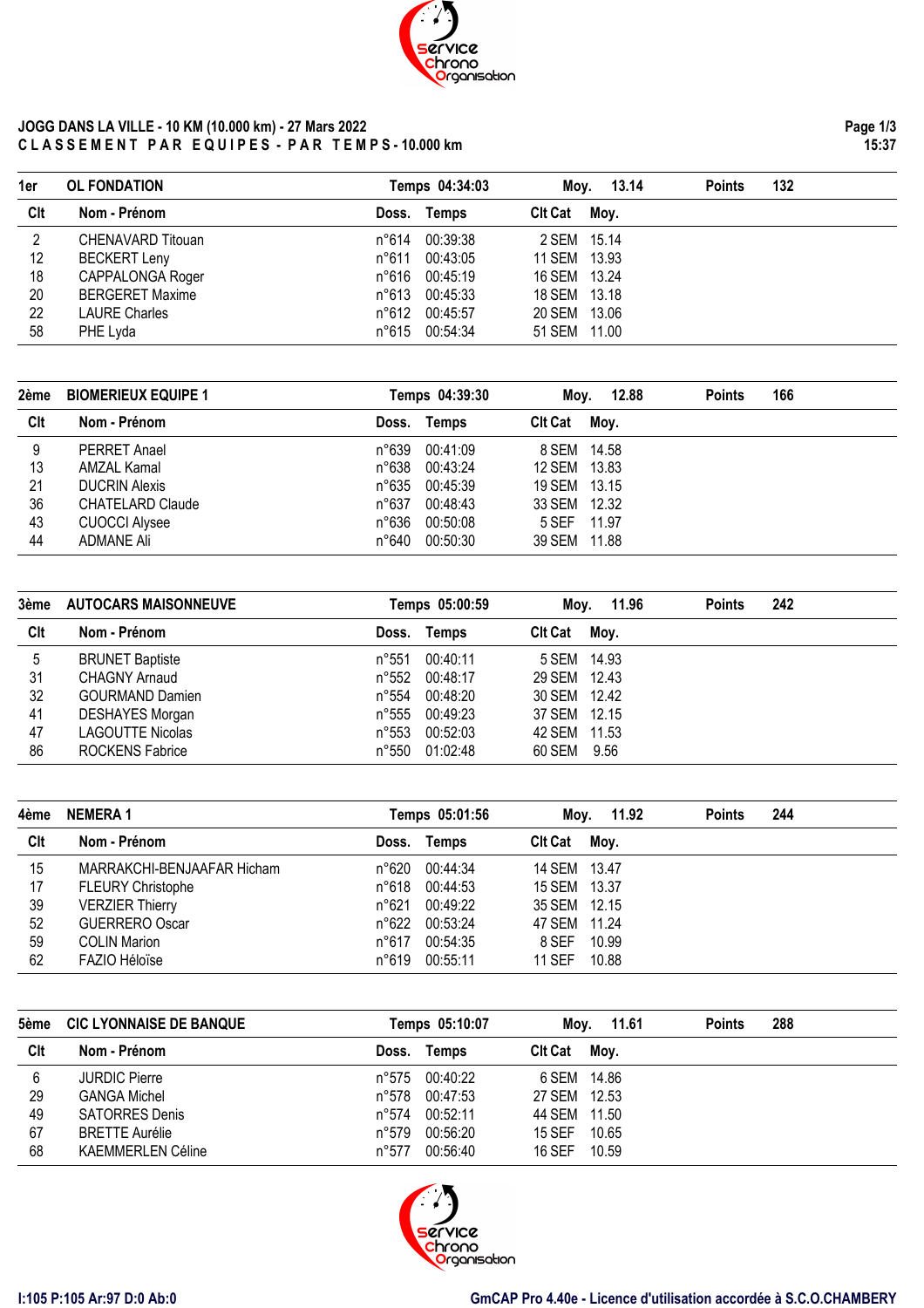

## **JOGG DANS LA VILLE - 10 KM (10.000 km) - 27 Mars 2022 C L A S S E M E N T P A R E Q U I P E S - P A R T E M P S - 10.000 km**

| 6ème | <b>AKANEA 2</b>           |                | Temps 05:11:53 | Moy. 11.54     |       | <b>Points</b> | 283 |  |
|------|---------------------------|----------------|----------------|----------------|-------|---------------|-----|--|
| Clt  | Nom - Prénom              | Doss.          | Temps          | <b>CIt Cat</b> | Moy.  |               |     |  |
| 16   | MATHY Alexia              | n°599          | 00:44:40       | 2 SEF          | 13.43 |               |     |  |
| 19   | <b>LALLEMENT David</b>    | n°603          | 00:45:26       | 17 SEM 13.21   |       |               |     |  |
| 45   | <b>CONSOL Benoit</b>      | n°601          | 00:51:41       | 40 SEM 11.61   |       |               |     |  |
| 63   | <b>PRIME Marie-Claire</b> | $n^{\circ}602$ | 00:55:54       | <b>12 SEF</b>  | 10.74 |               |     |  |
| 65   | ROCHE Corinne             | n°600          | 00:56:00       | 14 SEF         | 10.72 |               |     |  |
| 75   | <b>BRUNETTI Alexandre</b> | n°598          | 00:58:14       | 54 SEM         | 10.30 |               |     |  |

| 7ème | BOUYGUES BATIMENT SUD EST 10 KM / BY BYP 1 Temps 05:18:42 |       |          | Moy.           | 11.30 | <b>Points</b> | 300 |  |
|------|-----------------------------------------------------------|-------|----------|----------------|-------|---------------|-----|--|
| Clt  | Nom - Prénom                                              | Doss. | Temps    | <b>Clt Cat</b> | Moy.  |               |     |  |
| 11   | <b>MARTIN Antoine</b>                                     | n°569 | 00:42:45 | 10 SEM 14.04   |       |               |     |  |
| 28   | <b>MERCERON Pierre-Henri</b>                              | n°568 | 00:47:42 | 26 SEM 12.58   |       |               |     |  |
| 38   | <b>HOUDAN Edouard</b>                                     | n°572 | 00:48:55 | 4 SEF 12.27    |       |               |     |  |
| 42   | RIOU Pierre                                               | n°573 | 00:49:56 | 38 SEM         | 12.02 |               |     |  |
| 90   | <b>HOLGADO Loreto</b>                                     | n°570 | 01:04:43 | <b>29 SEF</b>  | 9.27  |               |     |  |
| 91   | LERGES Danièle                                            | n°571 | 01:04:43 | 30 SEF         | 9.27  |               |     |  |

| 8ème | <b>STEF x ISARA</b>     |                | Temps 05:23:34 | Mov.           | 11.13 | <b>Points</b> | 309 |  |
|------|-------------------------|----------------|----------------|----------------|-------|---------------|-----|--|
| Clt  | Nom - Prénom            | Doss.          | Temps          | <b>Clt Cat</b> | Moy.  |               |     |  |
| 4    | <b>DUCREUX Valentin</b> | n°590          | 00:40:06       | 4 SEM 14.97    |       |               |     |  |
| 24   | <b>SOULAS Thibaut</b>   | $n^{\circ}587$ | 00:46:53       | 22 SEM 12.80   |       |               |     |  |
| 48   | <b>CAVAILLE Thomas</b>  | n°588          | 00:52:06       | 43 SEM 11.52   |       |               |     |  |
| 61   | <b>ALLARD Catherine</b> | n°591          | 00:55:03       | $10$ SEF       | 10.90 |               |     |  |
| 79   | MASSY Mathieu           | n°586          | 01:01:33       | 56 SEM         | 9.75  |               |     |  |
| 93   | DELEAGE Rosa            | n°589          | 01:07:56       | 32 SEF         | 8.83  |               |     |  |

| 9ème | <b>COURIR EN TERIDEAL</b> |                | Temps 05:30:50 | Moy.           | 10.88 | <b>Points</b> | 344 |
|------|---------------------------|----------------|----------------|----------------|-------|---------------|-----|
| Clt  | Nom - Prénom              | Doss.          | <b>Temps</b>   | <b>CIt Cat</b> | Moy.  |               |     |
| 10   | <b>BAUBY Christophe</b>   | n°561          | 00:42:28       | 9 SEM 14.13    |       |               |     |
| 33   | <b>HIEN Clarisse</b>      | n°559          | 00:48:21       | 3 SEF 12.41    |       |               |     |
| 50   | <b>ROLIN Patrick</b>      | n°558          | 00:52:53       | 45 SEM 11.35   |       |               |     |
| 82   | <b>NEILL Camille</b>      | n°560          | 01:02:10       | 25 SEF         | 9.65  |               |     |
| 84   | VOLCK Jérôme              | $n^{\circ}557$ | 01:02:28       | 58 SEM         | 9.61  |               |     |
| 85   | <b>LOPEZ Charles</b>      | n°556          | 01:02:33       | 59 SEM         | 9.59  |               |     |